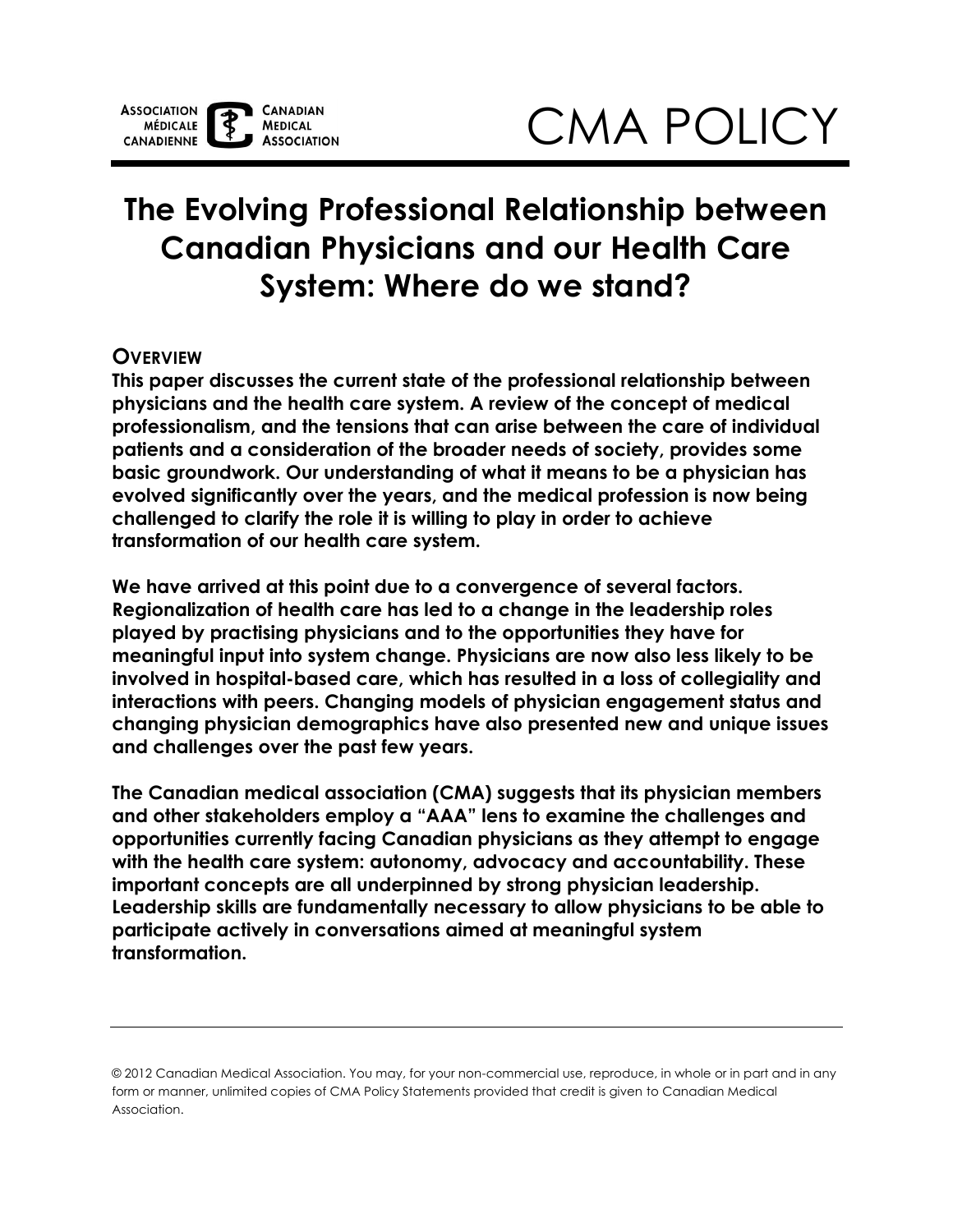## KEY CMA RECOMMENDATIONS ARE AS FOLLOWS:

Physicians should be provided with the leadership tools they need, and the support required, to enable them to participate individually and collectively in discussions on the transformation of Canada's health care system.

Physicians need to be provided with meaningful opportunities for input at all levels of decision-making, with committed and reliable partners, and must be included as valued collaborators in the decision-making process.

Physicians have to recognize and acknowledge their individual and collective obligations (as one member of the health care team and as members of a profession) and accountabilities to their patients, to their colleagues and to the health care system and society.

Physicians must be able to freely advocate when necessary on behalf of their patients in a way that respects the views of others and is likely to bring about meaningful change that will benefit their patients and the health care system.

Physicians should participate on a regular and ongoing basis in welldesigned and validated quality improvement initiatives that are educational in nature and will provide them with the feedback and skills they need to optimize patient care and outcomes.

Patient care should be team based and interdisciplinary with smooth transition from one care setting to the next and funding and other models need to be in place to allow physicians and other health care providers to practise within the full scope of their professional activities.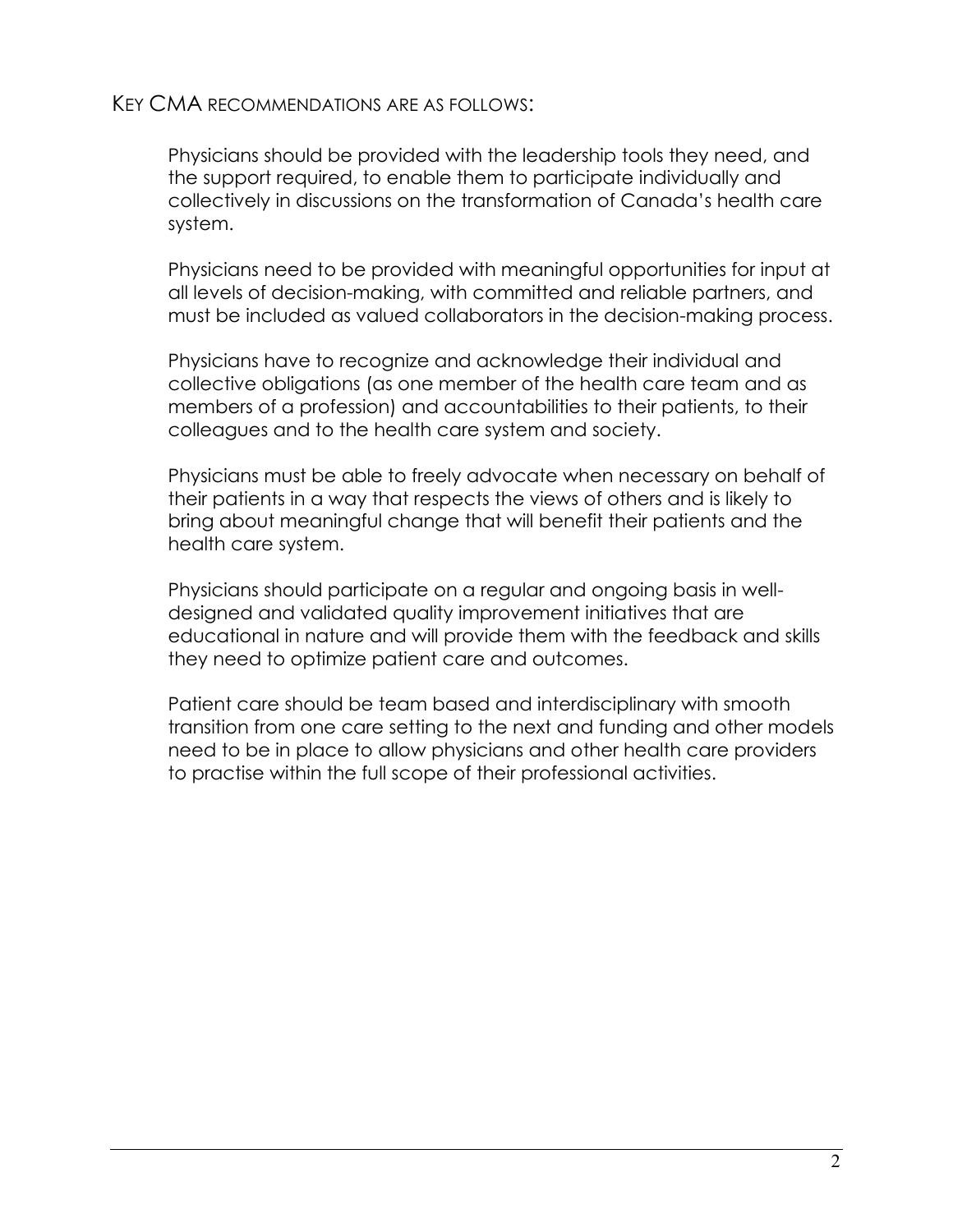#### INTRODUCTION

The concept of medical professionalism, at its core, has always been defined by the nature and primacy of the individual doctor-patient relationship, and the fiduciary obligation of physicians within this relationship. The central obligation of the physician is succinctly stated in the first tenet of the CMA *Code of Ethics:* 

*Consider first the well-being of the patient.*[1](#page-21-0)

Since the latter half of the 20th century, however, there has been a growing emphasis on the need for physicians to also consider the collective needs of society, in addition to those of their individual patients. As stated in the CMA *Code of Ethics*:

*Consider the well-being of society in matters affecting health.* 

This shift in thinking has happened for at least two reasons. First, there have been tremendous advances in medical science that now enable physicians to do much more to extend the length and quality of life of their patients, but these advances inevitably come at a cost which is ultimately borne by society as a whole. Second, since World War II, Canadian governments have been increasingly involved in the financing of health care through taxation revenues. As a result, there have been growing calls for physicians to be prudent in their use of health care resources, and to be increasingly accountable in the way these resources are employed.

The 2002 American Board of Internal Medicine (ABIM) Foundation Charter on Medical Professionalism calls for physician commitment to a just distribution of finite resources: "While meeting the needs of individual patients, physicians are required to provide health care that is based on the wise and cost-effective management of limited clinical resources."[2](#page-21-1) This has also been described as *civic professionalism*.

 Lesser et al have put forward a systems view of professionalism that radiates out from the patient-physician relationship to broader interactions with members of the health care team, the training environment and to the external environment, dealing with payers and regulators and also addressing the socioeconomic determinants of health[.3 U](#page-21-2)nderstandably, given that the resources available for health care are finite, tensions will arise between the care of individual patients and the collective needs of society, and these tensions can at times be very difficult to resolve for individual medical practitioners.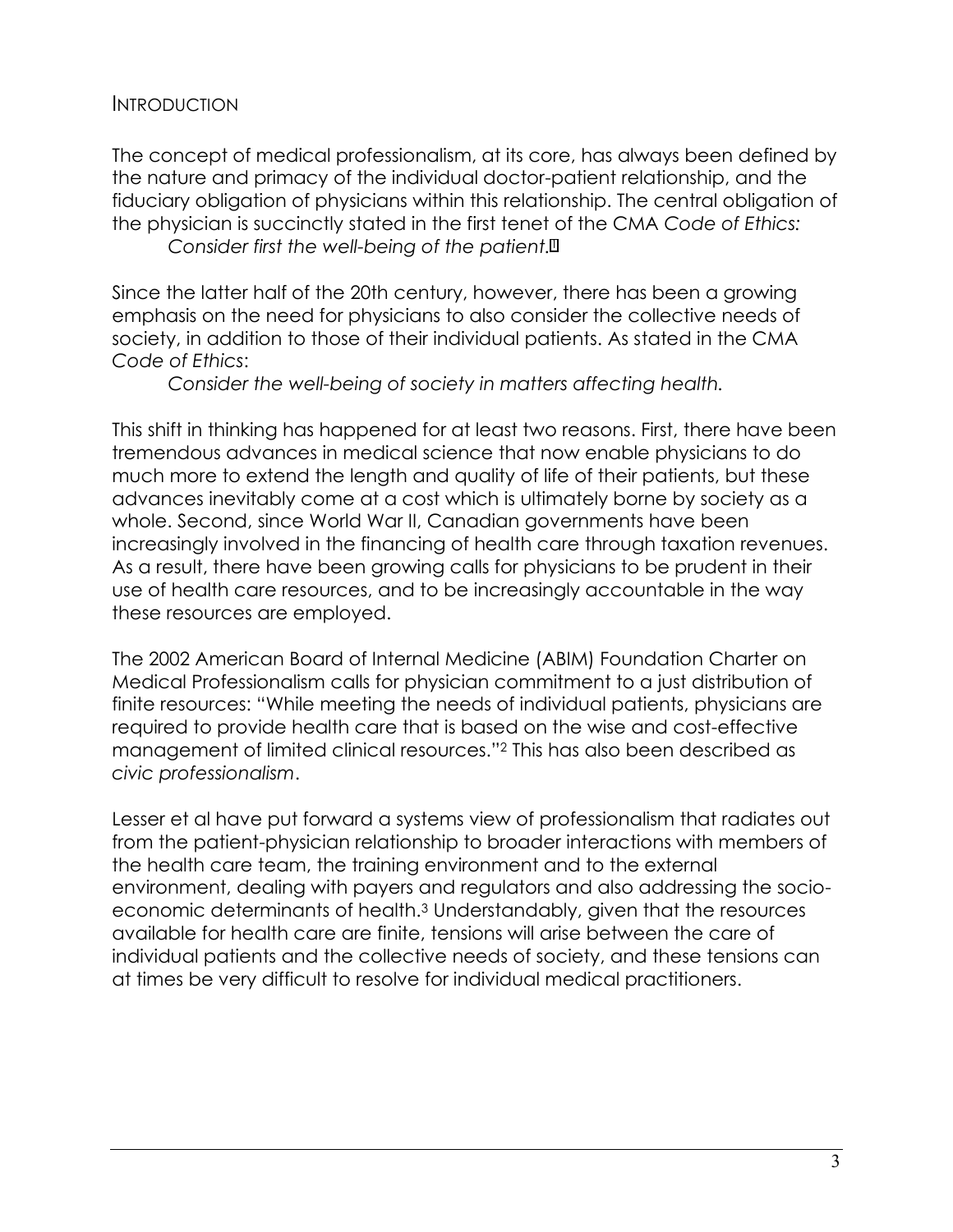*As stated in the CMA policy Medical Professionalism (Update 2005): Medical professionalism includes both the relationship between a physician and a patient and a social contract between physicians and society. Society grants the profession privileges, including exclusive or primary responsibility for the provision of certain services and a high degree of self-regulation. In return, the profession agrees to use these privileges primarily for the benefit of others and only secondarily for its own benefit. [4](#page-21-3)* 

 employed in various capacities, many of whom have had little or no exposure to Over time the delivery, management and governance of health care have become more complex, and as a result the health care sector now accounts for roughly one in 10 jobs in Canada. There are more than two dozen regulated health professions across Canada, as well as numerous professional managers the everyday realities of the practice of clinical medicine. Notwithstanding the acknowledgement of the very real and important need for inter-professional collaboration and teamwork, inevitably this creates competition for influence in the health care system.

The CMA 2005 update of its policy on medical professionalism acknowledges the need for change.

*While maintaining responsibility for care of the patient as a whole, physicians must be able to interact constructively with other health care providers within an interdisciplinary team setting. The relationship of physicians with their colleagues must be strengthened and reinforced. Patient care benefits when all health care practitioners work together towards a common goal, in an atmosphere of support and collegiality.* 

Now, physicians are being challenged to clarify exactly what it is that they are prepared to do in order to advance the much-needed transformation of our health care system, and how they will partner with patients, other care providers and the system in order to achieve this common goal. This provides a significant opportunity for physicians to continue their leadership role in the health care transformation initiative in the interests of their patients, while at the same time redefining their relationship with the system (understood in this context as health care administrators, governments and their representatives, health districts, health care facilities and similar organizations) in order to ensure that they have a meaningful and valued seat at the decision-making table, now and in the future.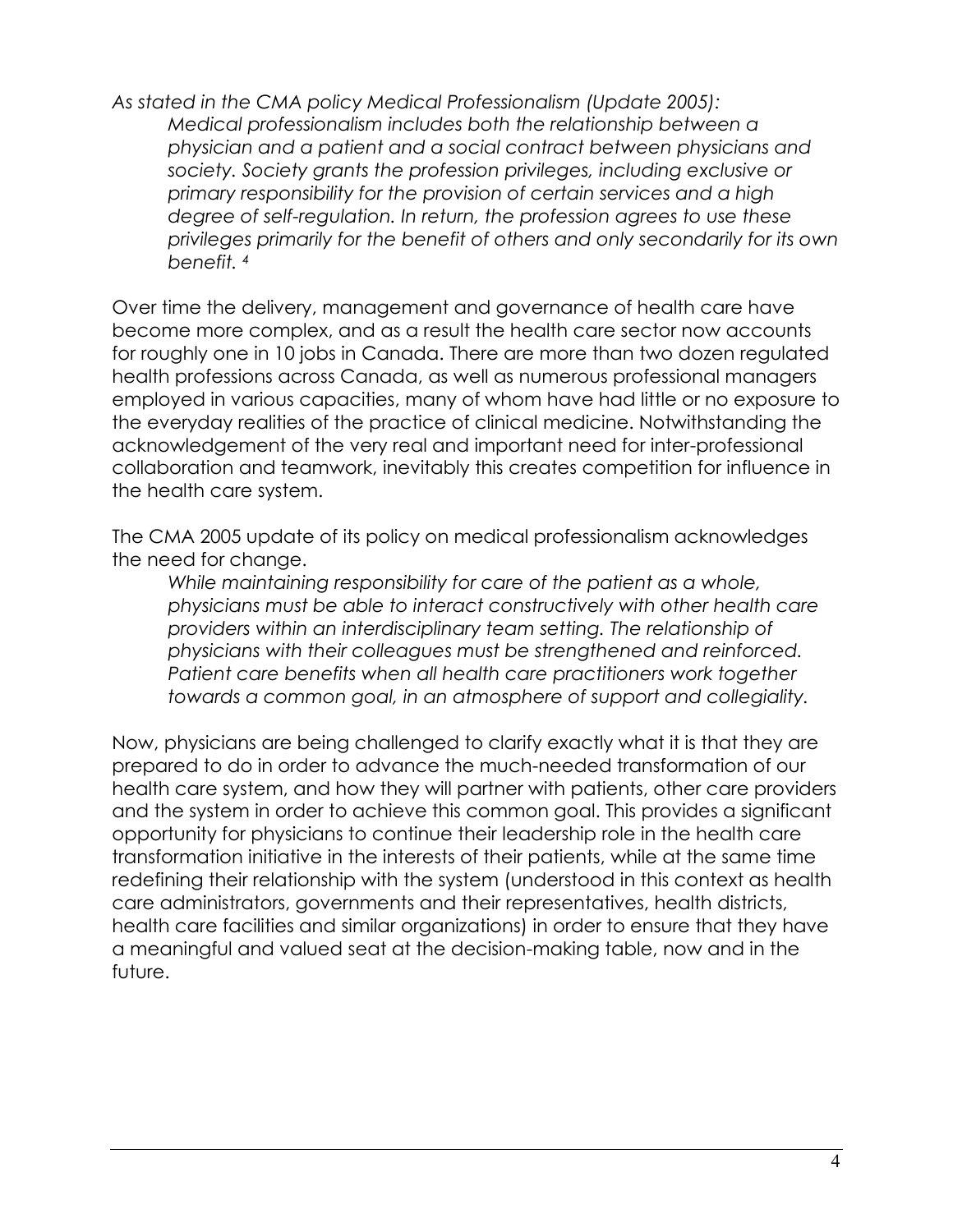## BACKGROUND

The common refrain among health administrators, health ministry officials and health policy analysts for the past decade and longer has been that physicians are "not part of the health care system", that they are independent contractors and not employees, and that they are too often part of the problem and not the solution.

Over this period of time, several developments have resulted in a diminished role of physicians in clinical governance in Canada and have, to varying degrees, transformed the professional and collegial relationship between physicians and their health regions, health care facilities and communities to one that is increasingly governed by legislative fiat or regulation.

## REGIONALIZATION

Beginning with New Brunswick in 1992, all jurisdictions except Ontario, the Yukon Territory and Nunavut have adopted a regional governance model. This change has eliminated all hospital and community services boards within a geographic region and replaced them with a single regional board. Clinical governance is now administered through a regional medical advisory committee (MAC). Some provinces such as Saskatchewan recognize the role of the district (regional) medical staff association. This has had a profound impact in reducing the number of physicians engaged in the clinical governance of

health care institutions.

Another by-product of regionalization is that in virtually all jurisdictions, physicians no longer sit on governing boards. While physicians continue to serve as department heads and section chiefs within regions and/or individual hospital facilities, the level of support and financial compensation to do so varies greatly, particularly outside major regions and institutions, and there has been a lack of physician interest in such positions in some places.

#### **Evolution: Factors playing a role in the current relationship:**

- ➢ **Regionalization**: most provinces and territories have adopted a regional governance model, thereby reducing the number of physicians engaged in the clinical governance of health care institutions
- ➢ **Practice environment**: there are challenges to physician participation in meaningful decisionmaking in both the hospital and community settings
- ➢ **Engagement status**: changing models of physician engagement have led to uncertainty with respect to the degree of job protection that physicians may have
- ➢ **Changing demographics and practice patterns**: changes may result in practices having smaller numbers of patients and being open shorter hours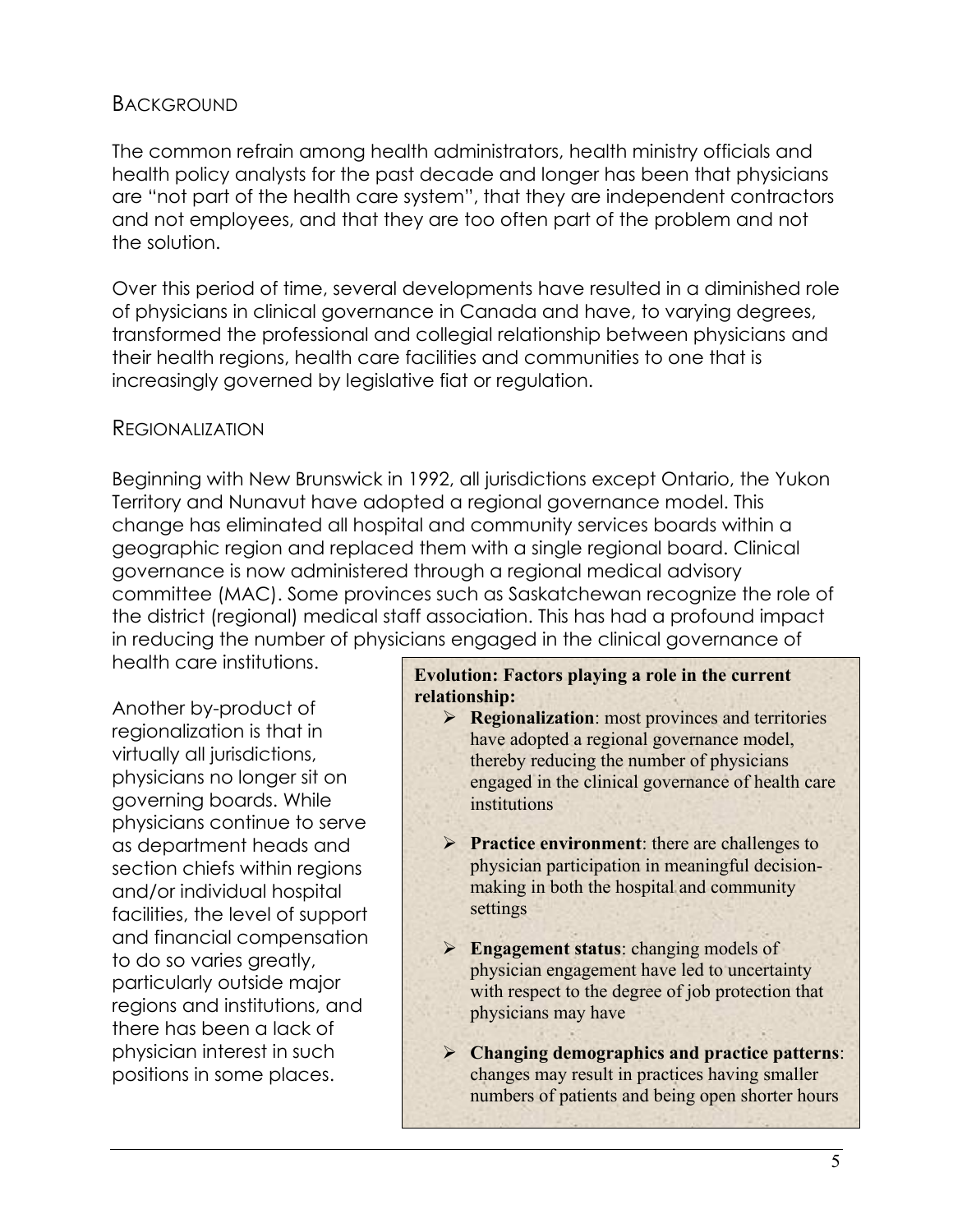# PRACTICE ENVIRONMENT

In addition to a diminished presence in clinical governance, physicians are less likely to be actively involved in hospitals than they were previously. Anecdotally, many physicians, particularly in larger urban communities, describe having been "pushed out" of the hospital setting, and of feeling increasingly marginalized from the decision-making process in these institutions. Another result of the diminished engagement with hospitals has been the loss of the professional collegiality that used to be fostered through interaction in the medical staff lounge or through informal corridor consultations.

 Ministry of Health to address common health care goals. In the community setting, there have been some positive developments in terms of physician leadership and clinical governance. Ontario and Alberta have implemented new primary care funding and delivery models that promote physician leadership of multidisciplinary teams, and at least two-thirds of the family physicians in each of these jurisdictions have signed on. British Columbia has established Divisions of Family Practice, an initiative of the General Practice Services Committee (a joint committee of the BC Ministry of Health and the BC Medical Association), in which groups of family physicians organize at the local and regional levels and work in partnership with the Health Authority and the

Looking ahead, regionalization is also likely to affect physicians in communitybased practice. There is a clear trend across Canada to require all physicians within a region to have an appointment with the health region if they want to access public resources such as laboratory and radiology services. In the future this may also result in actions such as mandated quality improvement activities which may be of variable effectiveness and will not necessarily be aligned with the learning needs of physicians.

# PHYSICIAN ENGAGEMENT STATUS

Traditionally physicians have interfaced with hospitals through a *privileges model*. This model, which has generally worked well, aims to provide the physician with the freedom to reasonably advocate for the interests of the patient.5 In this model, legislation and regulations also require that there are minimum procedures in place for renewing, restricting, and terminating privileges, and that procedures are set out to ensure that this takes place within a fair and structured framework. The hospital's MAC generally reviews physician privileges applications and recommends appointment and reappointment. The MAC thus plays an integral role in ensuring the safety of care within the region or hospital.<sup>5</sup>

There has been increasing attention recently on engaging in other types of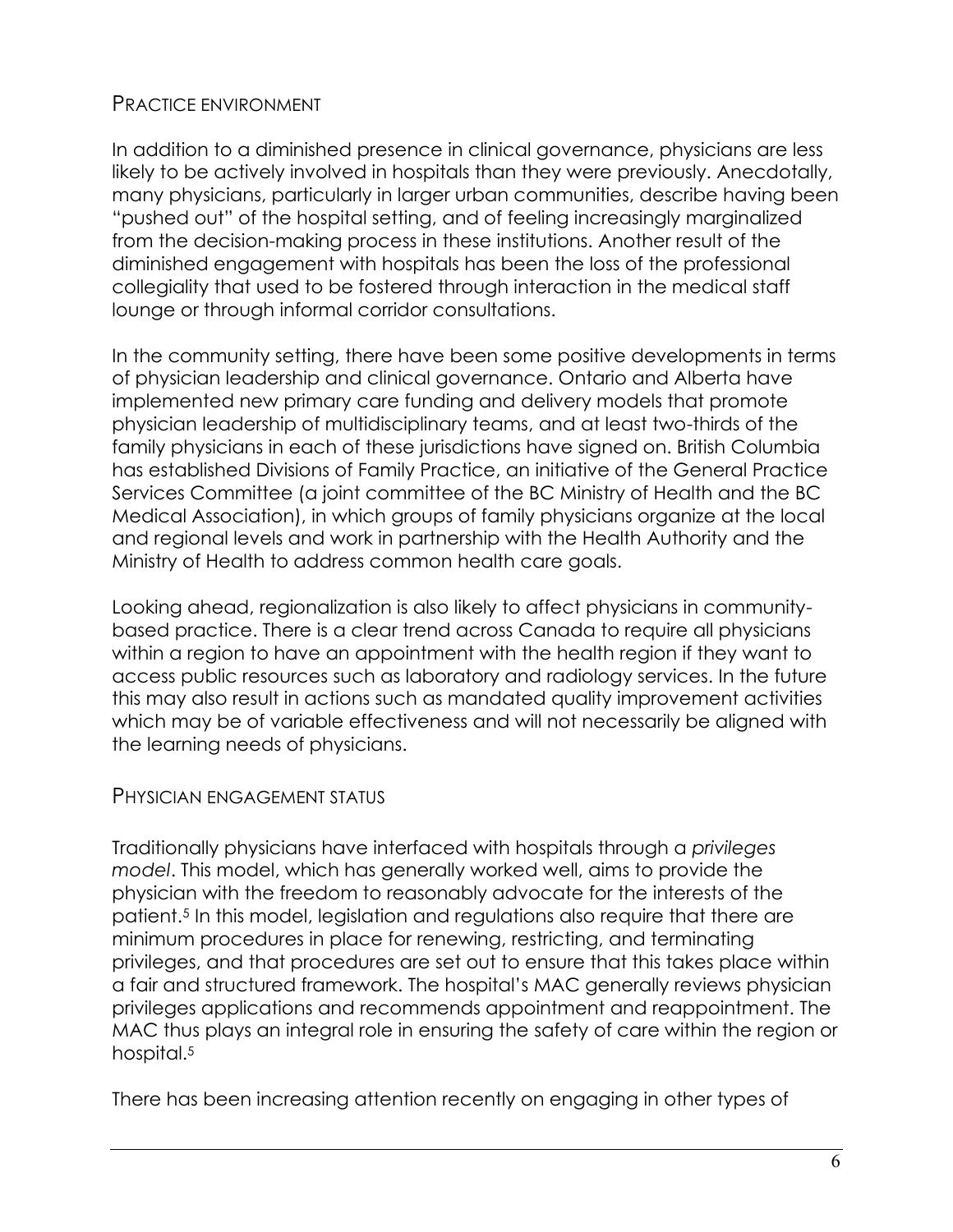physician-hospital relationships, including *employment or contractual arrangements*. This type of arrangement can vary from an employment contract, similar to that used by other professional staff such as nurses and therapists, to a services agreement whereby the physician provides medical services to the hospital as an independent contractor[.5 H](#page-21-4)owever, there are concerns, expressed by the Canadian Medical Protective Association (CMPA) and others, that many of the procedural frameworks and safeguards found in hospital bylaws pertaining to the privileges model may not necessarily extend to other arrangements, and that physicians entering into these contractual agreements may, in some cases, find their appointment at the hospital or facility terminated without recourse. Under such arrangements the procedural fairness and the right of appeal available under the privilege model may not be available to physicians.

One relatively new approach is the *appointment model*, which aims to combine many of the protections associated with the privileges model with the advantages of predictability and specificity of the employment model. It generally applies the processes used to grant or renew privileges to the resolution of physician performance-related issues[.5](#page-21-4) 

It has been argued that changes in appointment status and relationship models can have a detrimental impact on the relationship between practitioners and health care facilities.<sup>6</sup> While this has been reported specifically within the context of Diagnostic Imaging, the same may hold true for other specialties as well.

It should also be noted that the issues raised in this paper are applicable to all members of the profession, regardless of their current or future practice arrangements or locations.

### CHANGING PHYSICIAN DEMOGRAPHICS AND PRACTICE PATTERNS

 services[.7](#page-21-6) It is also acknowledged that "lifestyle factors," that is to say the It is well recognized that physician demographics and practice patterns have changed significantly over the past several years. Much has been written about the potential impact of these changes on medicine, and their impact on patient care, on waiting lists and on the ability of patients to access clinical attempt by many physicians to achieve a healthier work-life balance, may play a role in determining the type and nature of clinical practice chosen by new medical graduates, the hours they will work and the number of patients they will see.

All of these changes mean that clinical practices may have smaller numbers of patients and may be open shorter hours than in the past. Physicians are being increasingly challenged to outline their understanding of their commitment to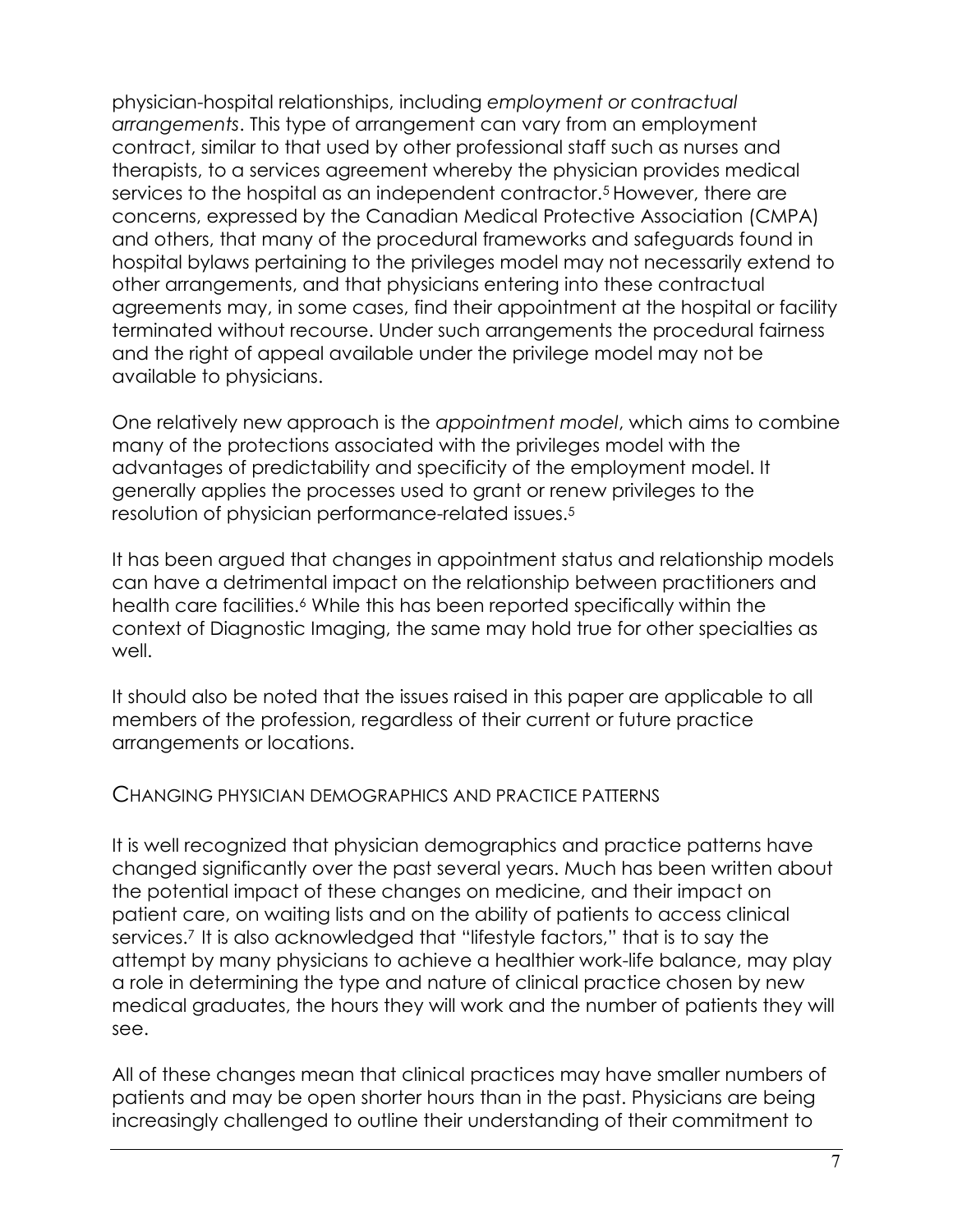ensuring that all patients have timely access to high quality health care within the Canadian public system, while balancing this with their ability to make personal choices that are in their best interests.

Put another way, how can we assist physicians in adjusting their clinical practices, at least to some extent, based on the needs of the population?

# **DISCUSSION**

While there are clearly challenges and barriers to physician participation in meaningful transformation of the health care system, there are also opportunities for engagement and dialogue, particularly when the doctors of Canada show themselves to be willing and committed partners in the process. Health care transformation cannot be deferred just because it involves difficult decisions and changes to the status quo. Regardless of how we have reached the current situation, relationships between physicians and other parties must evolve to meet future needs. Physicians need to be assisted in their efforts in this regard, both by local health boards and facilities, and by organizations such as the CMA and its provincial and territorial counterparts.

 move forward, and they need to commit to having the medical profession be Physicians, individually and collectively, need to demonstrate what they are willing to do to assist in the process and what they are willing to contribute as we an important part of the solution to the challenges currently facing the Canadian system.

We examine some of these challenges through the "AAA" lens of Autonomy, Advocacy and Accountability, which are underpinned by the concept of Physician Leadership.

# AUTONOMY

 commonly termed *clinical or professional autonomy*, meaning that they are able to make decisions for their individual patients based on the specific facts of To a large extent, physicians continue to enjoy a significant degree of what is the clinical encounter. In order to ensure that this autonomy is maintained, physicians need to continue to embrace the concept of clinical standards and minimization of inter-practice variations, where appropriate, while also recognizing the absolute need to allow for individual differences in care based on the requirements of specific patients. Professional autonomy plays a vital role in clinical decision-making, and it is at the heart of the physician-patient relationship. Patients need to feel that physicians are making decisions that are in the best interest of the patient, and that physicians are not unduly limited by external or system constraints. As part of this decision-making, physicians may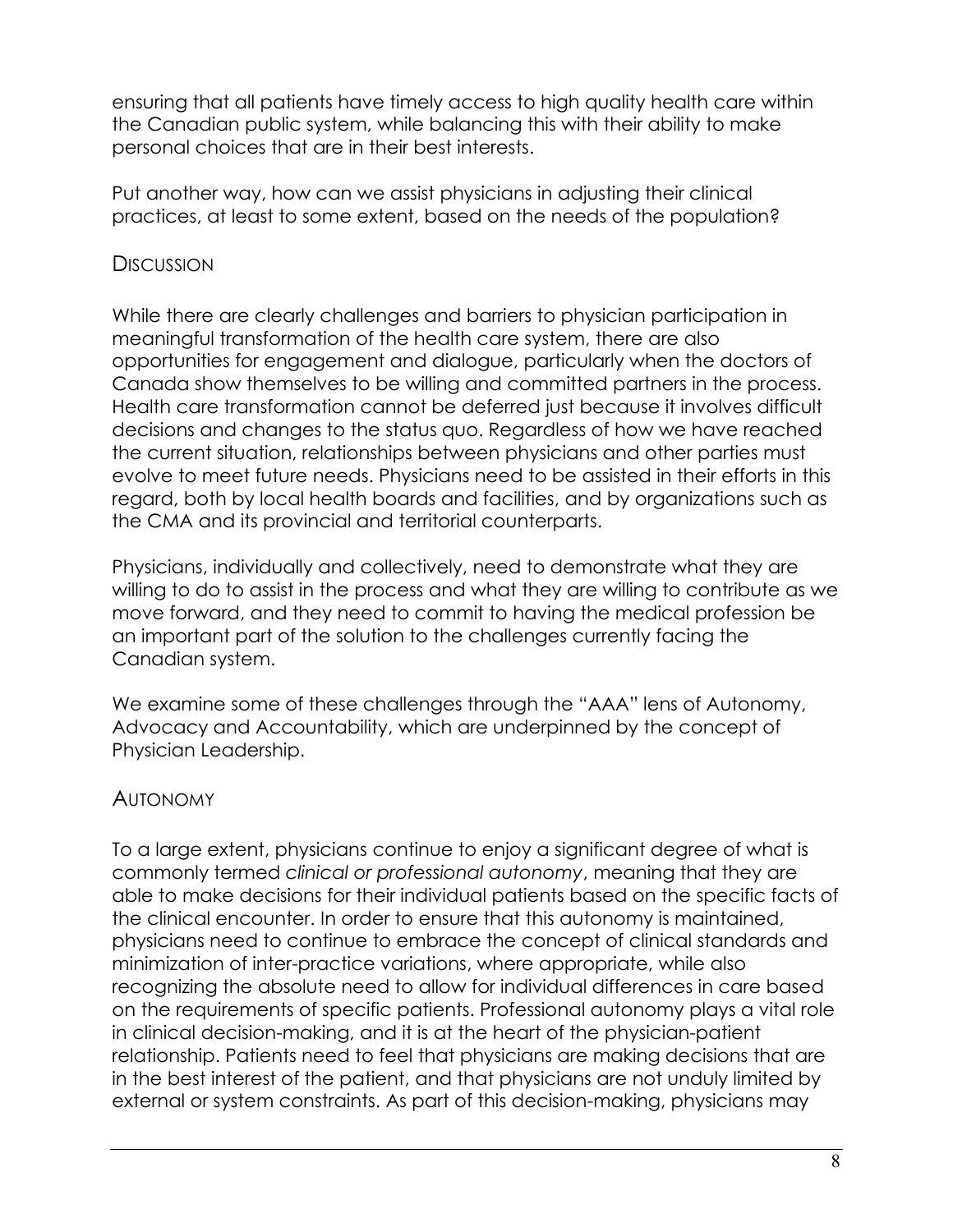also need to consider carefully the appropriate balance between individual patient needs and the broader societal good.

In recent years, governments have sometimes made use of the "legislative hammer" to force physicians to conform to the needs of the health system, thus undermining physicians' *individual or personal autonomy*. Historically, physicians have organized themselves to provide 24-hour coverage of the emergency room

#### **Key messages - Autonomy**:

- ➢ Physicians need to be mindful of their personal and professional autonomy as different entities
- $\triangleright$  With respect to professional autonomy, it is important that physicians consider the appropriate balance between individual patient needs and the broader societal good.
- ➢ Physicians may need to consider what they are willing to concede in terms of personal autonomy in order to contribute to societal goals
- $\triangleright$  By working collectively and collaboratively amongst themselves, with government and other partners, physicians can find this appropriate balance in creative ways

and other critical hospital services. This has proven increasingly challenging in recent years, particularly in the case of small hospitals that serve sparsely populated areas where there are few physicians.

Physicians need to continue to make sure that they do not confuse personal with professional autonomy and that they continue to ensure that health care is truly patient-centred. Physicians have rights but also obligations in this regard and they need to make sure that they continue to use a collaborative approach to leadership and decision-making. This includes an ongoing commitment to the concept of professionally-led regulation and meaningful physician engagement and participation in this system.

 may need to consider which aspects of personal and individual autonomy they While physicians will continue to value and protect their clinical and professional autonomy, and rightly so as it is also in the best interests of their patients, they may be willing to concede for the greater good.

For example, physicians may need to work together and collaboratively with administrators and with the system to ensure that call coverage is arranged and maintained so that it need not be legislatively mandated, or imposed by regions or institutions. They may need to consider changing the way they practice in order to serve a larger patient population so that patients in need of a primary care physician do not go wanting, and so that the overall patient care load is more evenly balanced amongst colleagues. New primary care models established in Ontario and Alberta over the past decade that provide greater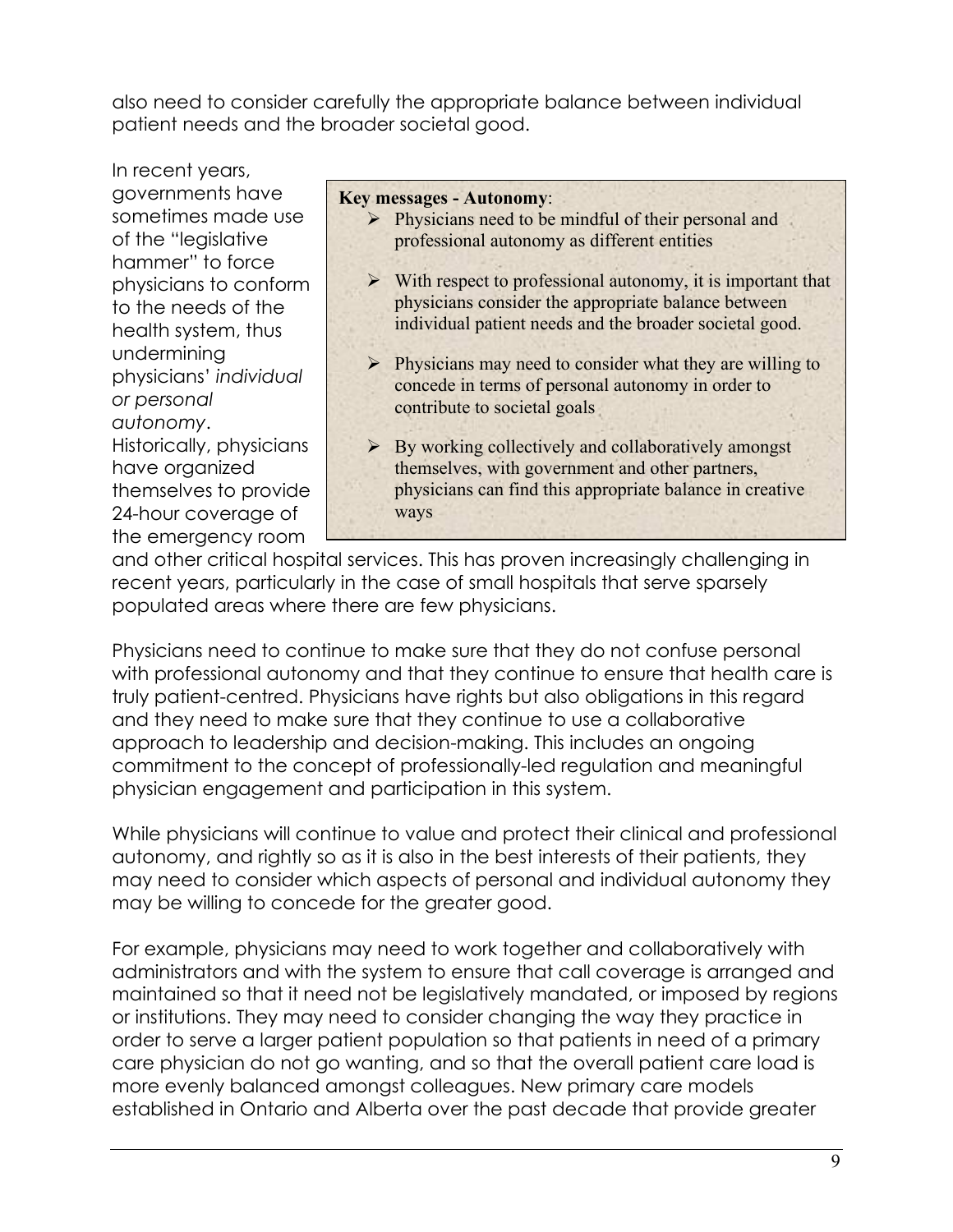out-of-hours coverage are one example of such an initiative.

By working collaboratively, both individually and collectively, physicians are finding creative ways to balance their very important personal autonomy with the needs of the system and of their patients. These efforts provide a solid foundation upon which to build as the profession demonstrates its willingness to substantively engage with others to transform the system.

To paraphrase from the discussion at the CMA's General Council meeting in August 2011: *Physicians need to carefully examine their individual and collective consciences and show governments and other partners that we are willing to play our part in system reform and that we are credible partners in the process*.

All parties in the discussion, not only physicians, must be able to agree upon an appropriate understanding of professional autonomy if the health care system is to meet the current and future needs of Canadians.

# *ADVOCACY*

Physician advocacy has been defined as follows:

*Action by a physician to promote those social, economic, educational and political changes that ameliorate the suffering and threats to human health and well-being that he or she identifies through his or her professional work and expertise*[.8](#page-21-7) 

This can consist of advocacy for a single patient to assist them in accessing needed funding for medications, or lobbying the government for changes at a system level. How and when individual physicians choose to undertake advocacy initiatives depends entirely on that individual practitioner, but physicians as a collective have long recognized their obligation to advocate on behalf of their individual patients, on behalf of groups of patients, and at a societal level for changes such as fairer distribution of resources and adequate pandemic planning.

 agreement. Because of this, many physicians fear reprisal when they decide to Traditionally, physicians have served as advocates for their patients in a number of arenas; however, various factors such as provincial/territorial legislation, regulatory authorities, and hospital contracts have combined to make them more reluctant to take on this important role and as a result overall patient care may suffer and the patient-physician relationship may be threatened. Increasingly, hospital bylaws urge or require physicians to consult with their institution or health region before going public with any advocacy statements, and in at least one health region physicians are required to sign a confidentiality act as an advocate.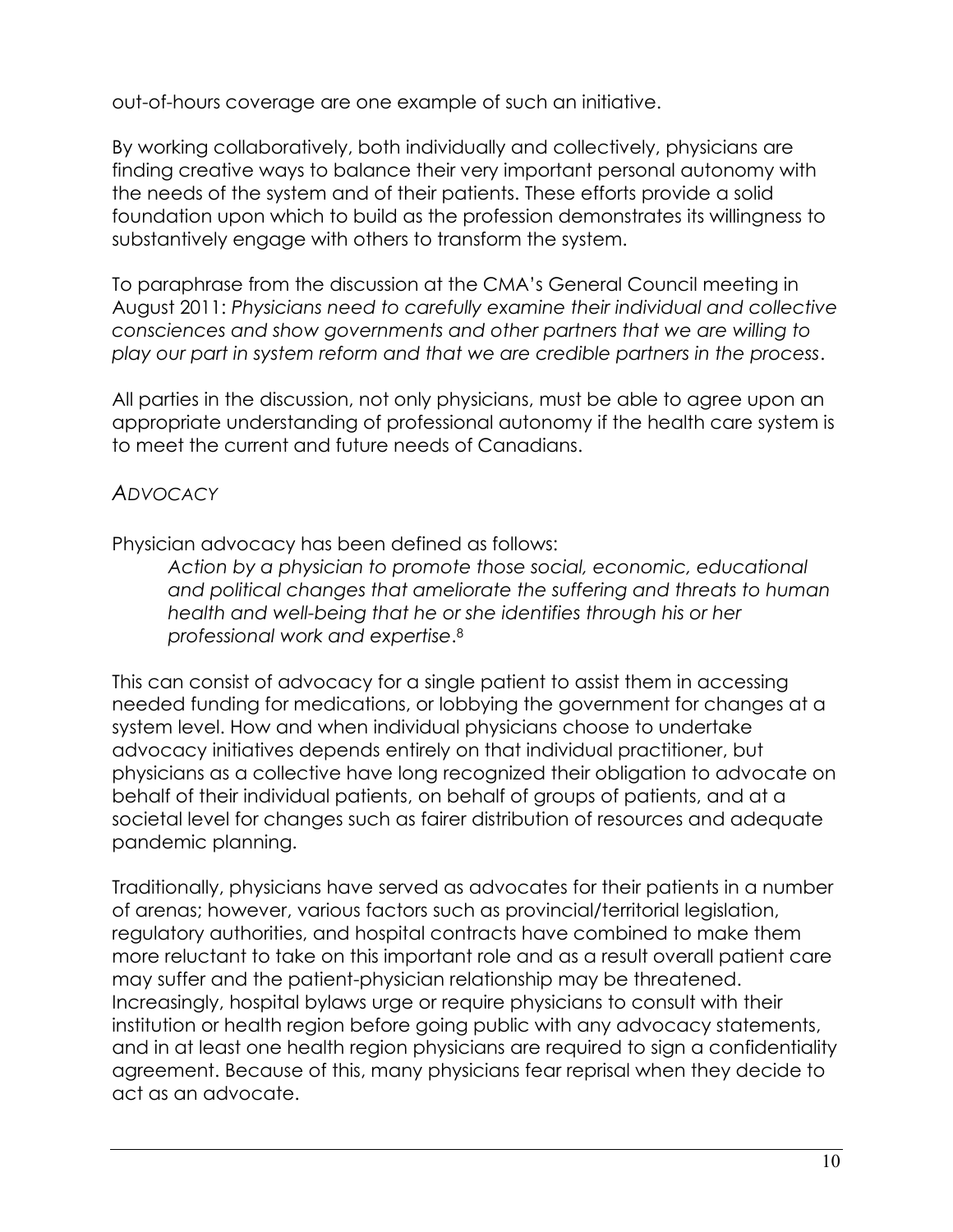#### **Key messages - Advocacy:**

- $\triangleright$  The ability to undertake advocacy initiatives is a fundamental concept and principle for Canadian physicians.
- $\triangleright$  In addition to advocating for issues related directly to patient care, physicians, as community leaders, may also be called upon to advocate for other issues of societal importance, such as protection of the environment or social determinants of health
- $\triangleright$  There can be a fine line between advocacy that is appropriate and is likely to affect important and meaningful change, and advocacy that others will perceive as being obstructive or counterproductive in nature
- ➢ CMA has outlined factors for physicians to consider when deciding whether or not to undertake advocacy initiatives, and how to do so

The ability to undertake advocacy initiatives is a fundamental concept and principle for Canadian physicians. Indeed, the CMA *Code of Ethics* encourages physicians to advocate on behalf of the profession and the public. Patients need to feel that their concerns are heard, and physicians need to feel safe from retribution in bringing those concerns forward.

A well-functioning and respectful advocacy

environment is essential to health care planning. Health care is about making choices every day. Governments struggling to balance budgets should be aware that the public can accept that hard choices must and will get made – but they are less likely to be supportive if physicians and their patients do not feel that their opinions are sought and considered as part of the process.

Frontline health care providers, many of whom work in relative isolation in an office or community setting, also need to feel that they have a voice. The CMA supports the need for a forum where primary care physicians can speak with one voice (and make sure that this voice is heard and respected) in a community setting.

In addition to advocating for issues related directly to patient care, physicians, as community leaders, may also be called upon to advocate for other issues of societal importance, such as protection of the environment or social determinants of health. These advocacy undertakings can also be of great importance.

There can be a fine line between advocacy that is appropriate and is likely to affect important and meaningful change, and advocacy that others will perceive as being obstructive or counterproductive in nature. To further complicate matters, what might be seen as appropriate advocacy in one circumstance might not be in a different setting. Physicians should be clear on whose behalf they are speaking and whether they have been authorized to do so. If they have any questions about the possible medicolegal implications of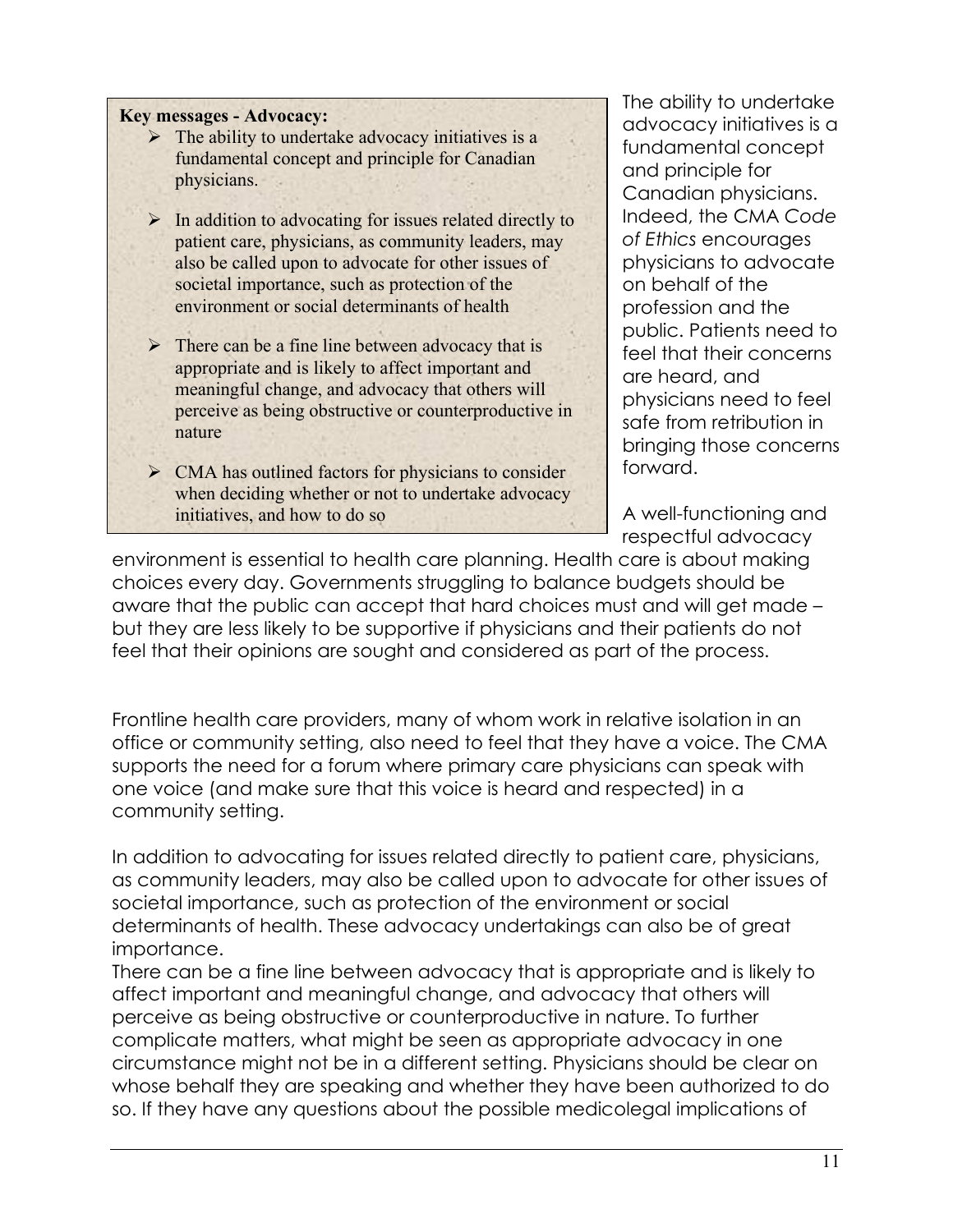their advocacy activities, they may also wish to contact their professional liability protection provider (e.g., CMPA) for advice in these instances.

Depending on the facts of the individual circumstances, physicians may need to consider other factors as well when deciding if, when and how to undertake advocacy activities. They should also be aware that their representative medical organizations, such as national specialty societies, provincial and territorial medical associations and the CMA, may be able to assist them with their initiatives in certain situations.

Physicians should not feel alone when advocating for their patients, particularly when this is done in a reasonable manner and in a way that is likely to effect meaningful and important change.

**Factors for physicians to consider when deciding whether or not to undertake advocacy initiatives, and how to do so:** 

- $\triangleright$  Is this an area or issue that impacts patient care, either directly or indirectly?
- $\triangleright$  If the advocacy activity is successful, will the anticipated change or outcome improve the situation and have a beneficial impact on patient care or access to care?
- ➢ Are there other partners, such as physician colleagues, other health care providers or organizations, who might want to be involved, or who will be directly impacted? Should they be consulted prior to undertaking the activity?
- $\triangleright$  Prior to making concerns publicly known, are there internal communications that should occur first?
- ➢ Can the issue be resolved satisfactorily in a private versus a public manner? Is there a specific benefit to the public being made aware of the issue?
- ➢ Am I fully confident that I know all the relevant and salient facts about the situation? Do I need to gather more information before undertaking the activity?
- $\triangleright$  Am I at risk of divulging any private or confidential information without first seeking the consent of the patients or parties involved?
- $\triangleright$  How will the activity impact those with whom I work and the facility where I practice? If there is likely to be a negative impact, is there anything that can be done to mitigate this prior to undertaking the activity?
- of others? If not, have I adequately communicated that my comments are not being made on behalf ➢ If speaking on behalf of a group or organization, do I have the necessary authority to speak on behalf of others?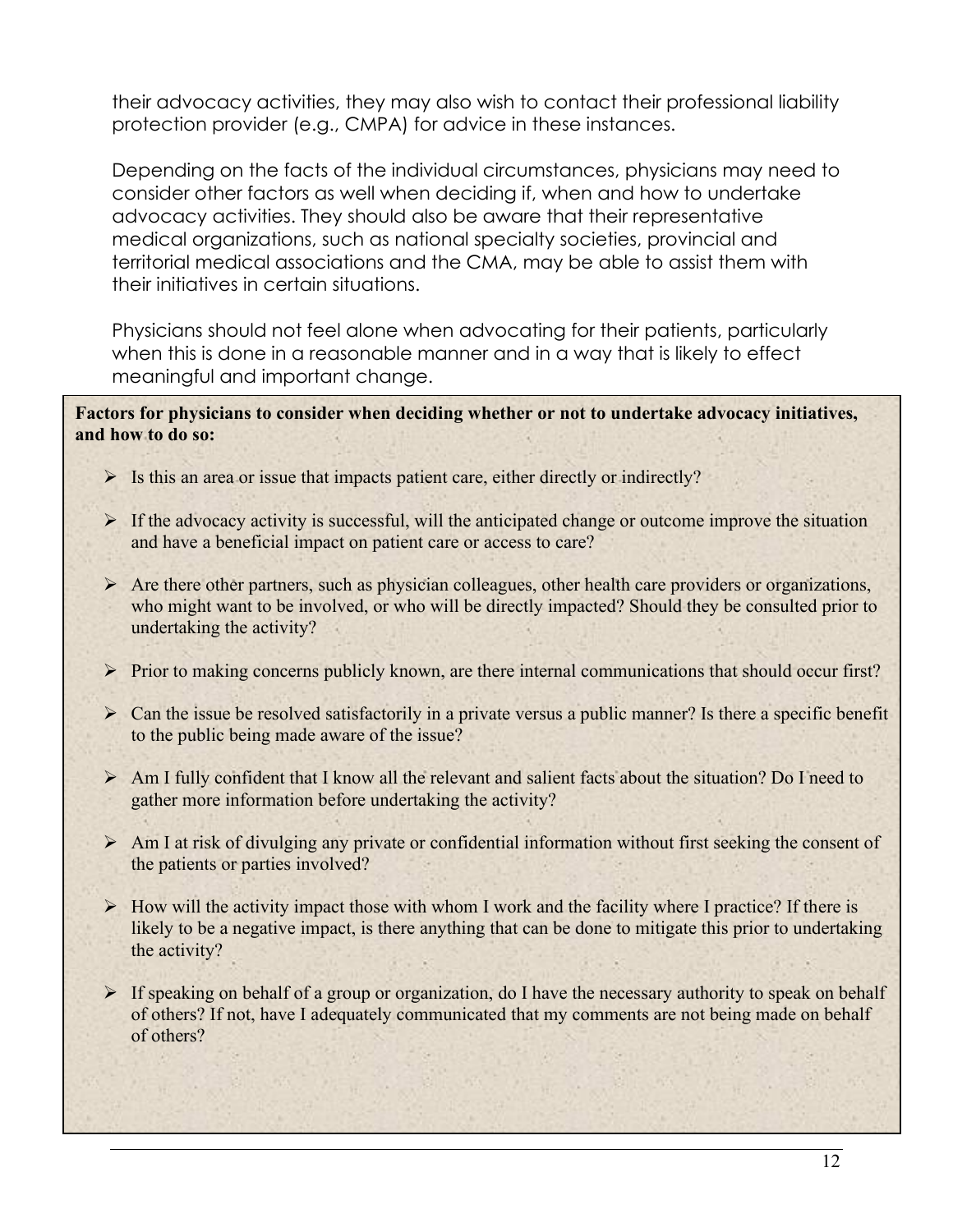# *Accountability*

Physician accountability can be seen to occur at three levels: accountability to the patients they serve, to society and the health care system and to colleagues and peers.

## **Accountability to patients**

The physician-patient relationship is a unique one. Based on, optimally, absolute trust and openness, this relationship allows for a free exchange of information from patient to physician and back again. Physicians often see patients at their most vulnerable, when they are struggling with illness and disease. While other health care providers make essential contributions to patient care, none maintain the unique fiduciary relationships that are at the heart of the physician's role and which are recognized by law.

Physicians are accountable to their individual patients in a number of important ways. They provide clinical services to their patients and optimize their availability so that patients can be seen and their needs addressed in a timely fashion. They follow up on test results. They facilitate consultations with other physicians and care providers and follow up on the results of these consultations when needed. They ensure that patients have access to after hours and emergency care when they are not personally available.

#### **Key Messages - Accountability:**

- $\triangleright$  Physicians must recognize their individual and collective accountabilities (as one member of the health care team and as members of a profession) to their patients, to their colleagues and to the health care system and society
- ➢ CMA has specific recommendations to help ensure that physicians are able to meet their obligation to be accountable to the health care system for high quality care

Physicians can also fulfill their obligation to be accountable to patients in other ways. They can participate in accreditation undertakings to ensure that their practices meet accepted standards. They can ensure, through lifelong learning and maintenance of competency activities, that they are making clinical decisions based on the best available evidence. They can undertake reviews of their prescribing profiles to ensure that they are consistent with best current standards. All of these activities can also be used to maximize consistencies within and between practices and minimize inter-practice variability where appropriate.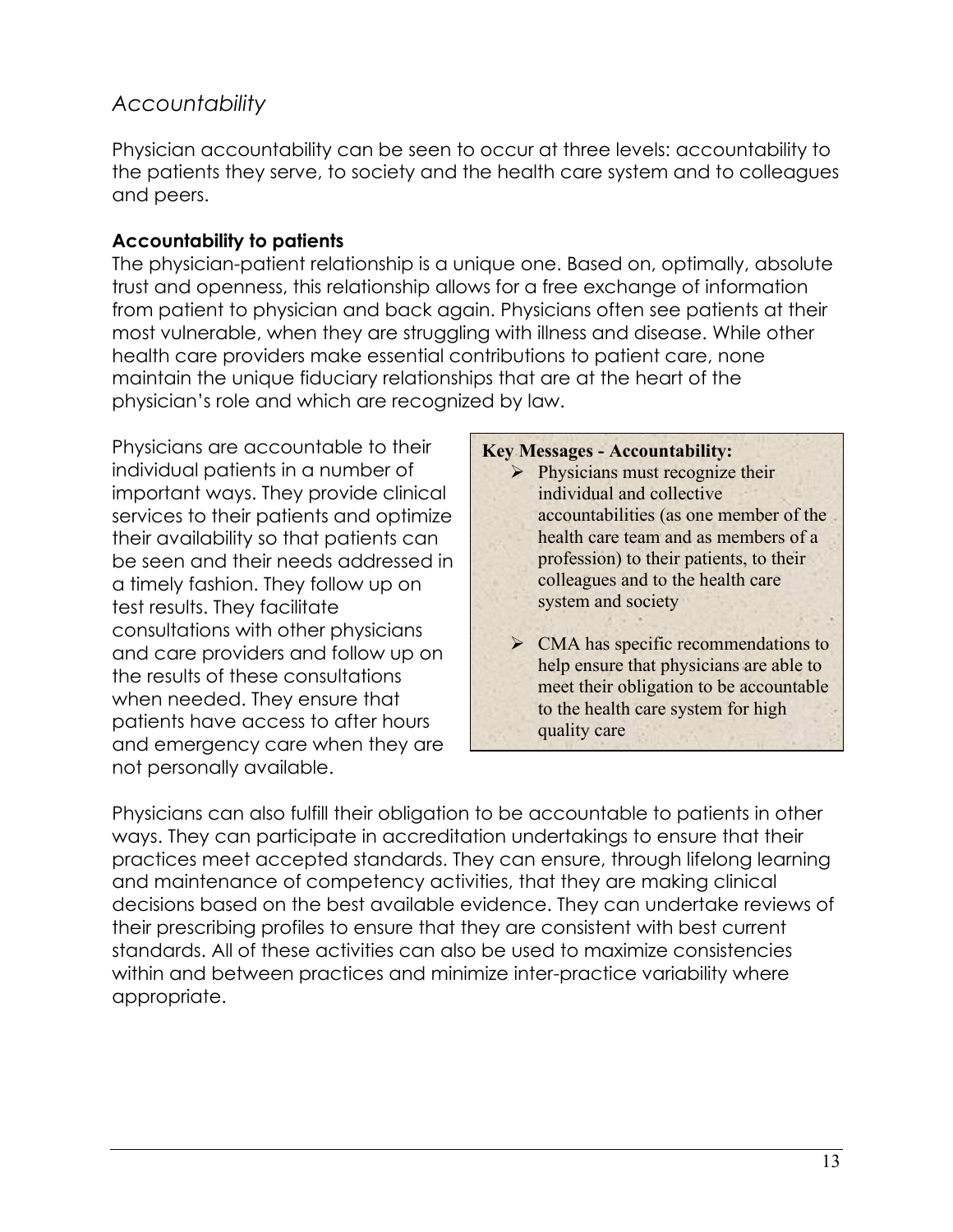## **Accountability to society and the health care system**

Physician accountability at this level is understandably more complex. In general, society and the health care system in Canada provide physicians with financial compensation, with a significant degree of clinical autonomy as reflected by professionally-led regulation, and with a high level of trust. In some cases, physicians are also provided with a facility in which to practice and with access to necessary resources such as MRIs and operating rooms.

In return, physicians agree to make their own individual interests secondary in order to focus on those of their patients, and they agree to provide necessary medical services. Accountability then can be examined based on *the extent*  that these necessary services are provided (i.e. patients have reasonable access to these services) and also *the level of quality* of those services. Clearly, neither access nor quality can be considered in isolation of the system as a whole, but for the purposes of this paper the focus will be on the role of the physician.

The issue of level and comprehensiveness of service provision has been considered to some extent above under the concept of physician autonomy. Physicians as individuals and as a collective need to ensure that patients have access to timely medical care and follow up. They also need to make sure that the transition from one type of care to another (for example, from the hospital to the community setting) is as seamless as possible, within the current limitations of the system.

Collectively and individually, physicians also have an obligation to make sure that the *quality of the care* they provide is of the highest standard possible. They should strive for a "just culture of safety", which encourages learning from adverse events and close calls to strengthen the system, and where appropriate, supports and educates health care providers and patients to help prevent similar events in the future.<sup>9</sup>

 subjects of quality assurance and quality improvement. From a physician Thousands of articles and hundreds of books have been published on the perspective, we want to be able to have access to processes and resources that will provide us with timely feedback on the level of quality of our clinical care in a way that will help us optimize patient outcomes and will be seen as educational in nature rather than punitive. As a self-regulated profession, medicine already has strong accountability mechanisms in place to ensure the appropriate standards of care are maintained.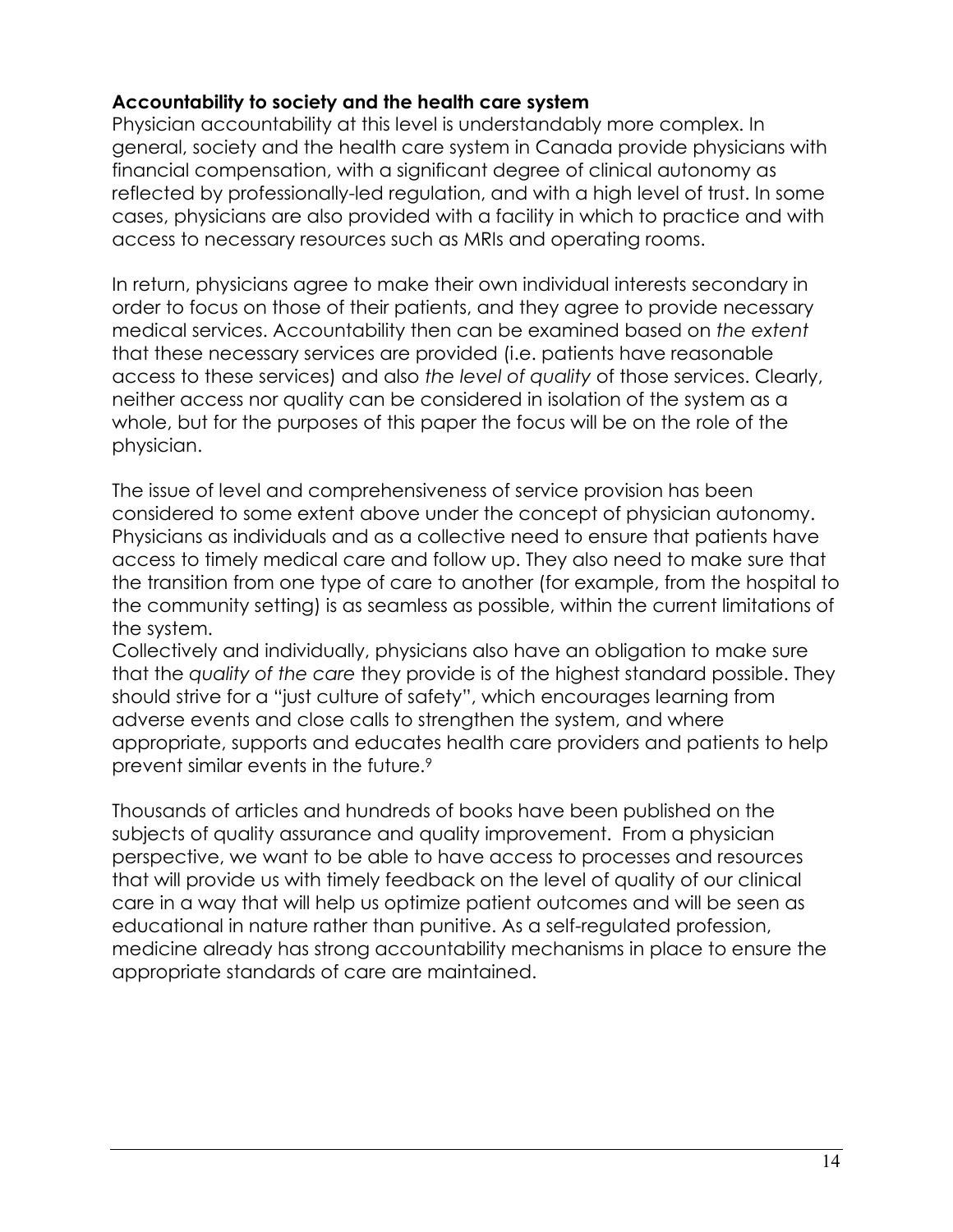To ensure that physicians are able to meet their obligation to be accountable to the health care system for high quality care, the CMA has developed a series of recommendations for Continuous Quality Improvement (CQI) activities (see box below).

Physicians need to take ownership of the quality agenda. New medical graduates are entering practice having come from training systems where they have access to constant feedback on their performance, only to find themselves in a situation where feedback is non-existent or of insufficient quality to assist them in caring for their patients. While regulators and health care facilities have a legitimate interest in measuring and improving physician performance, ultimately physicians themselves must take responsibility for ensuring that they are providing their patients with the highest possible standard of care, and that mechanisms are in place to ensure that this is in fact the case.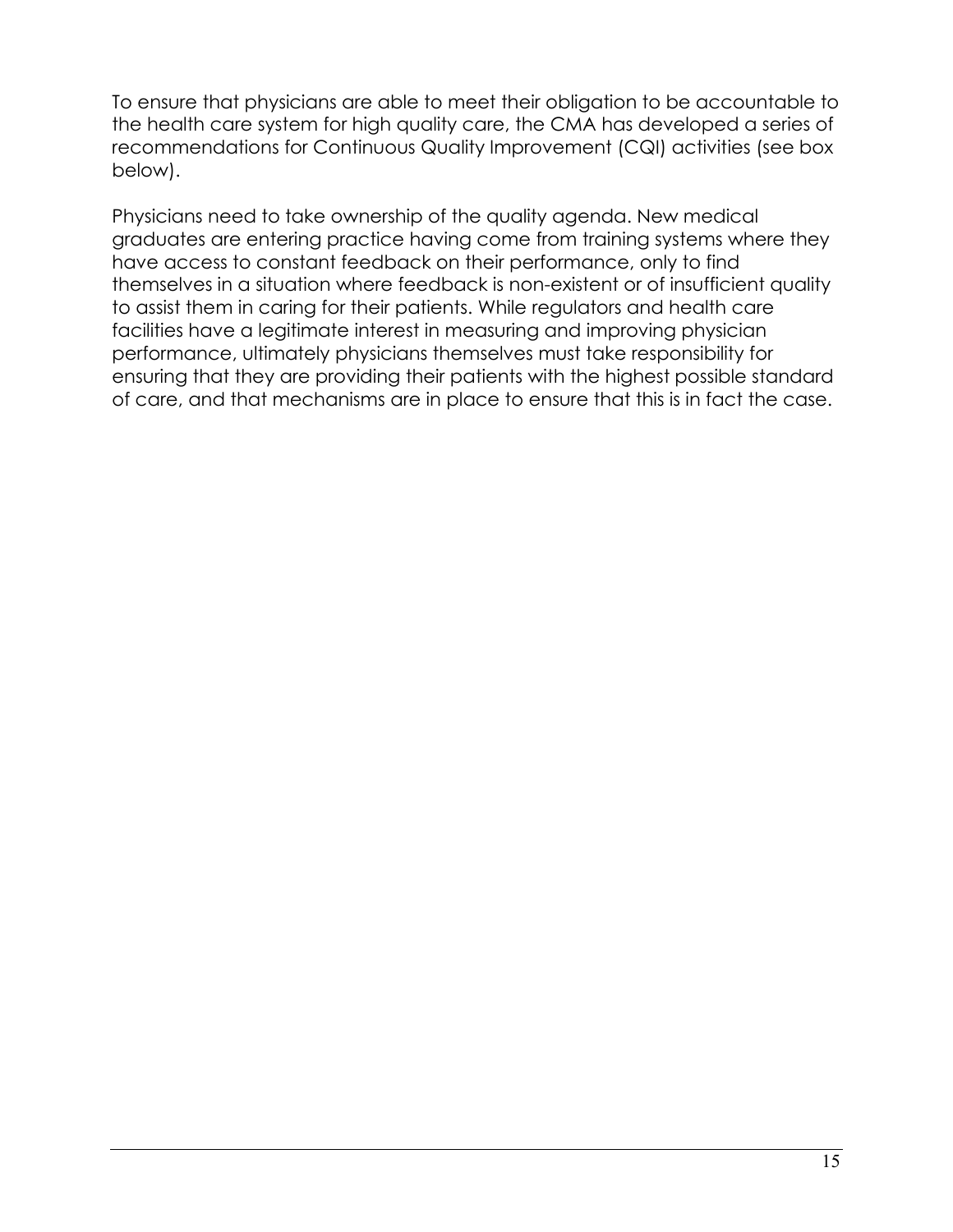#### **CMA Recommendations for Continuous Quality Improvement (CQI):**

- ➢ That the ultimate goal of CQI activities should be to improve patient outcomes.
- ➢ That all physicians have access to voluntary CQI initiatives in their area of clinical activity and expertise.
- ➢ That in order to help build capacity in CQI there should be an increased focus on quality improvement education at all levels of physician training as well as increased research funding made available to study the quality and impact of CQI initiatives.
- $\triangleright$  That physicians agree to participate actively and voluntarily in these activities.
- ➢ That the results of these assessments and the information provided during CQI processes be kept strictly confidential unless otherwise mandated by a professional regulatory body or by legislation.
- ➢ That physicians should benefit from their participation in these activities, both through optimization of patient outcomes and through having these initiatives accredited for maintenance of competence certification.
- ➢ That any comparisons made be based on updated and best available objective scientific evidence.
- $\triangleright$  That the objective of such activities be educational rather than punitive.
- ➢ That all patient information be kept confidential, but that it be anonymized and aggregated to support CQI research and analytical activities.
- ➢ That funding be made available for these initiatives and that costs be shared in a reasonable manner. Where relevant and appropriate, that funding that has been diverted from such activities be reinvested in CQI initiatives.
- ➢ That physicians have a stake in how any savings resulting from CQI activities are reinvested for the public good.
- ➢ That any collection of extra data or information should be done in a way that minimizes the impact on the time physicians are able to spend in direct patient care activities.
- ➢ That such activities should be primarily driven by practising physicians in groups such as primary and specialty care divisions in both institutional and community settings. Regulatory bodies and regional health authorities may also have a role to play in these activities.
- ➢ That every duplication of these activities at multiple levels must be avoided.
- ➢ That community practitioners have equal access to these initiatives.
- $\triangleright$  That the CQI instruments chosen will provide valid and meaningful feedback to the physician participants. While no instrument is perfect, the CMA notes that the relatively recent implementation of " $360<sup>0</sup>$  evaluations" as learning tools for physicians has met with support in places like the United Kingdom.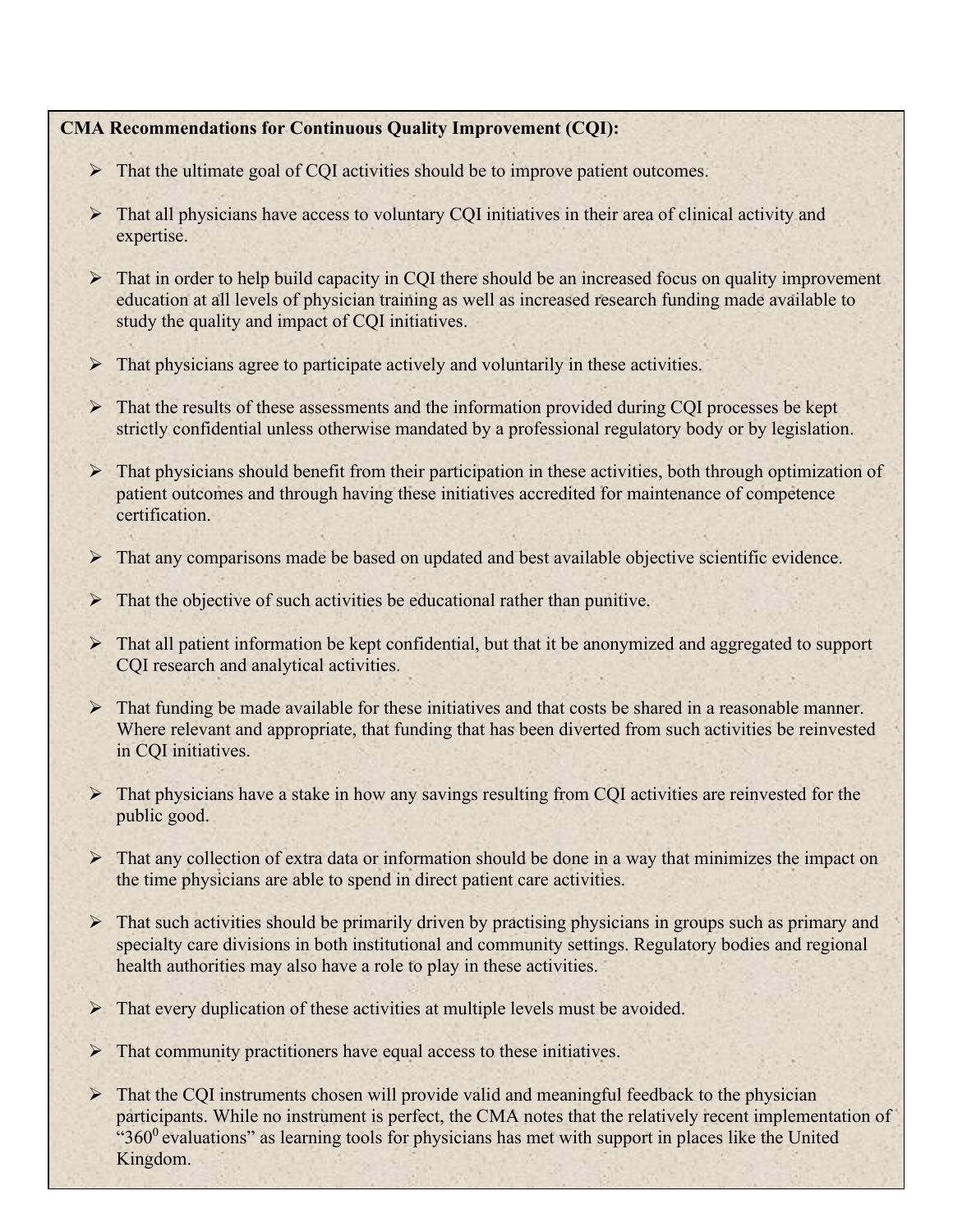## **Accountability to colleagues**

Physicians are also accountable to their physician peers and to other health care providers. While much of this accountability is captured by the concept of "collegiality," or the cooperative relationship of colleagues, there are other aspects as well.

Anecdotal evidence suggests strongly that many physician leaders find themselves marginalized by their peers. They describe being seen as having "gone over to the other side" when they decide to curtail or forego their clinical practices in order to participate in administrative and leadership activities. Physicians should instead value, encourage and support their peers who are dedicating their time to important undertakings such as these. As well, physicians should actively engage with their administrative colleagues when they have concerns or suggestions for improvement. Collaboration is absolutely vital to the delivery of safe and quality care.

 Physicians also need to make sure that they do everything they can to contribute to a "safe" environment where advocacy and CQI activities can be undertaken. This can mean encouraging physician colleagues to participate in these initiatives, as well as serving as a role model to peers by participating voluntarily in CQI undertakings.

Physicians are also accountable to ensure that transition of care from one physician to another occurs in as seamless a manner as possible. This includes participating in initiatives to improve the quality and timeliness of both consultation requests and results, as well as ensuring professional and collegial communications with other physicians and with all team members.

Finally, physicians need to support each other in matters of individual health and well-being. This can include support and care for colleagues suffering from physical or psychological illness, as well as assisting with accommodation and coverage for duty hours and professional responsibilities for physicians who are no longer able to meet the demands of full-time practice for whatever reason.

# *PHYSICIAN LEADERSHIP*

*"You will not find a high performing health system anywhere in the world that does not have strong physician leadership."* Dan Florizone, Deputy Minister of Saskatchewan Health

As we can see from the discussion above, having strong physician leaders is absolutely critical to ensuring that the relationship between physicians and the health care system is one of mutual benefit. Physicians as a collective have an obligation to make sure that they support both the training required to produce strong physician leaders, as well as providing support for their colleagues who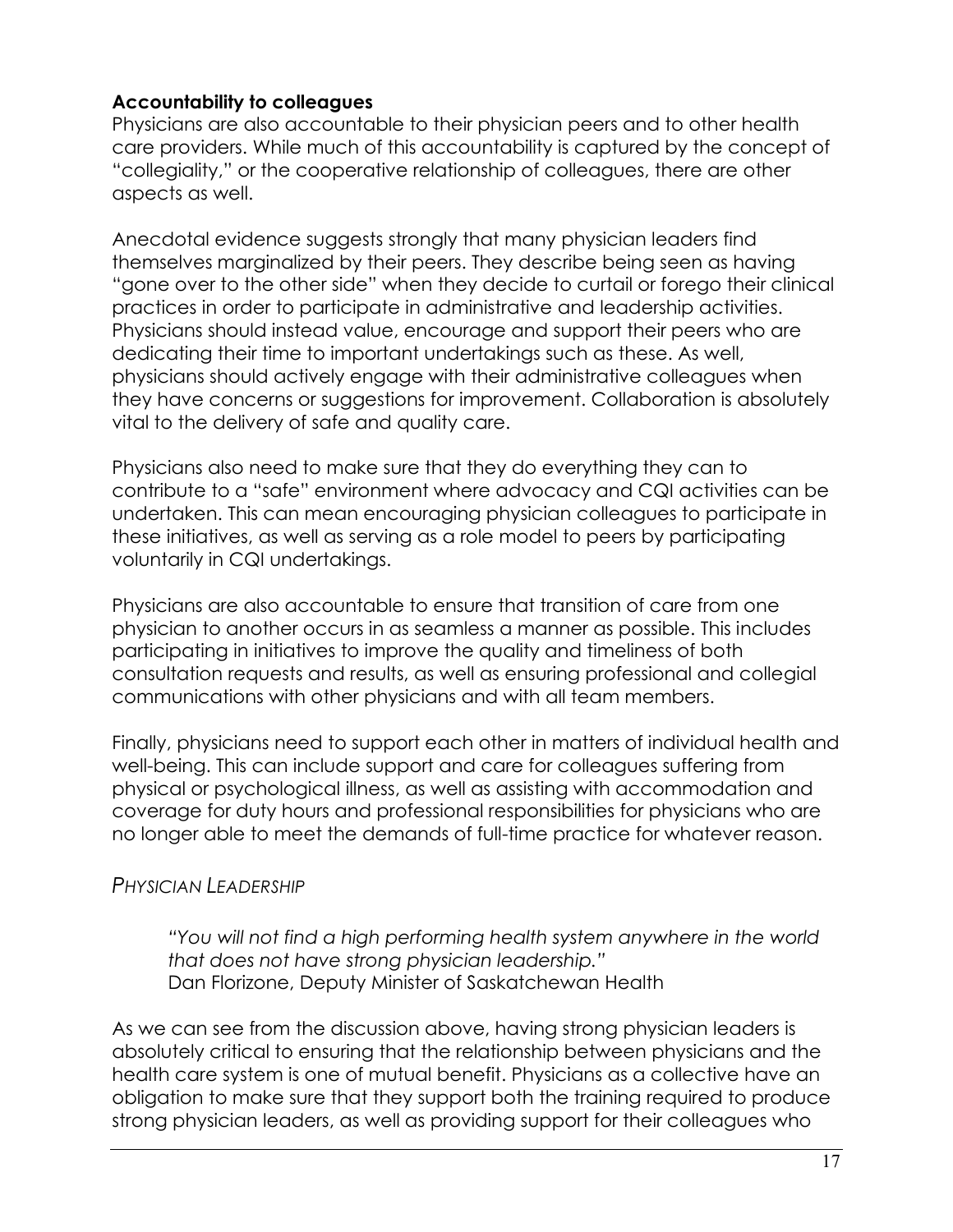elect to undertake this increasingly important role.

 own, and this enhances the credibility of physicians at the leadership level as Physicians are well-positioned to assume leadership positions within the health care system. They have a unique expertise and experience with both the individual care of patients, as well as with the system as a whole. As a profession, they have committed to placing the needs of their patients above those of their long as they stay committed to this important value. Leadership is not just about enhancing the working life of physicians, but is about helping to ensure the highest possible standard of patient care within an efficient and well-functioning system.

As part of their leadership activities, physicians need to ensure that they are consistently engaged with high quality and reliable partners, who will deliver on their promises and commitments, and that their input is carefully considered and used in the decision-making process. These partners can include those at the highest level of government, and must also include others such as medical regulators and senior managers. Without ensuring that they are speaking with the right people, physicians cannot optimize their leadership initiatives.

Physician leadership activities must be properly supported and encouraged. Many physicians feel increasingly marginalized when important meetings or training opportunities are scheduled when they are engaged in direct patient care activities. Non-clinician administrators have time set aside for these activities and are paid to participate, but physicians must either miss these discussions in order to attend to the needs of their patients, or cancel clinics or operating room times. This means that patient care is negatively impacted, and it presents a (sometimes significant) financial disincentive for physicians to participate. Some jurisdictions have recognized this as a concern and are ensuring that physicians are compensated for their participation.

Patients want their physicians to be more involved in policy-making decisions and this must be enabled through the use of proper funding mechanisms, reflective learning activities, continuing professional development credits for administrative training and participation, assisting in the appropriate selection of spokespersons including guidelines on how to select them, and guidelines for spokespersons on how to provide meaningful representation of the profession's views.

Physician leadership training must take place throughout the continuum of medical education, from the early days of medical school through to continuing professional development activities for those in clinical practice. Physicians with an interest in and aptitude for leadership positions should ideally be identified early on in their careers and encouraged to pursue leadership activities and training through means such as mentorship programs and support from their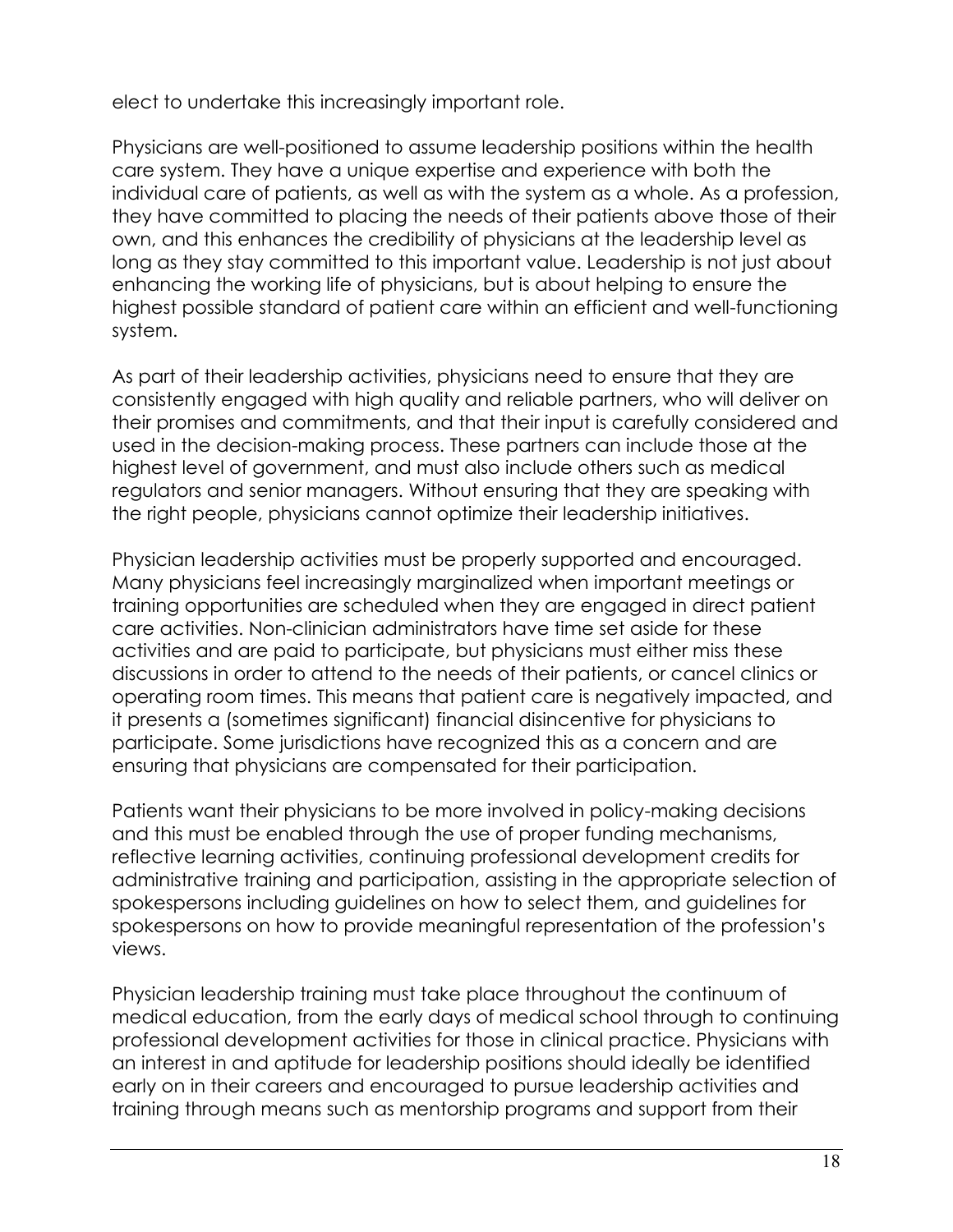institutions to attend training courses and meetings where they will be able to enhance and refine their leadership skills.

There has been action on several fronts to support the organized professional development of physicians in leadership roles. Since the 1990s the Royal College of Physicians and Surgeons of Canada (RCPSC) has been implementing its CanMEDs framework of roles and competencies in the postgraduate medical training programs across Canada, and this has also been adopted by the College of Family Physicians of Canada (CFPC). The CanMEDs framework sets out seven core roles for physicians. Two that are most pertinent to the relationship between physicians and the health care system are those of manager and health advocate[.10](#page-21-9) These roles highlight the importance of physician involvement in leadership and system engagement activities, and are relevant for physicians in training as well as those in practice.

*As managers, physicians are integral participants in health care organizations, organizing sustainable practices, making decisions about allocating resources, and contributing to the effectiveness of the health care system.* 

*As health advocates, physicians responsibly use their expertise and influence to advance the health of individual patients, communities and populations.* 

A number of key enabling competencies have been identified for each role, and the RCPSC has developed a variety of resource materials to support the framework.

For almost 30 years, the CMA has been offering the Physician Manager Institute (PMI) program in order to provide training for physicians pursuing leadership and management positions. PMI is offered in "open enrolment" format in major cities across Canada, and also "in house" through longstanding associations with hospitals and health regions (e.g., Calgary zone of Alberta Health Services [AHS]). In 2010 the CMA and the Canadian Society of Physician Executives introduced the Canadian Certified Physician Executive (CCPE) Program. The CCPE is a peer-assessed credential that can be attained either through an academic route that is based on completion of PMI courses or through a practice-eligibility route based on formal leadership experience[.11](#page-21-10) 

The CMA also partners with several provincial and territorial medical associations to provide leadership training. Currently CMA has agreements with the Saskatchewan, Ontario and Quebec medical associations and this will extend to the four Atlantic medical associations and the Alberta Medical Association/AHS in 2012.

In addition, a number of university business schools have developed executive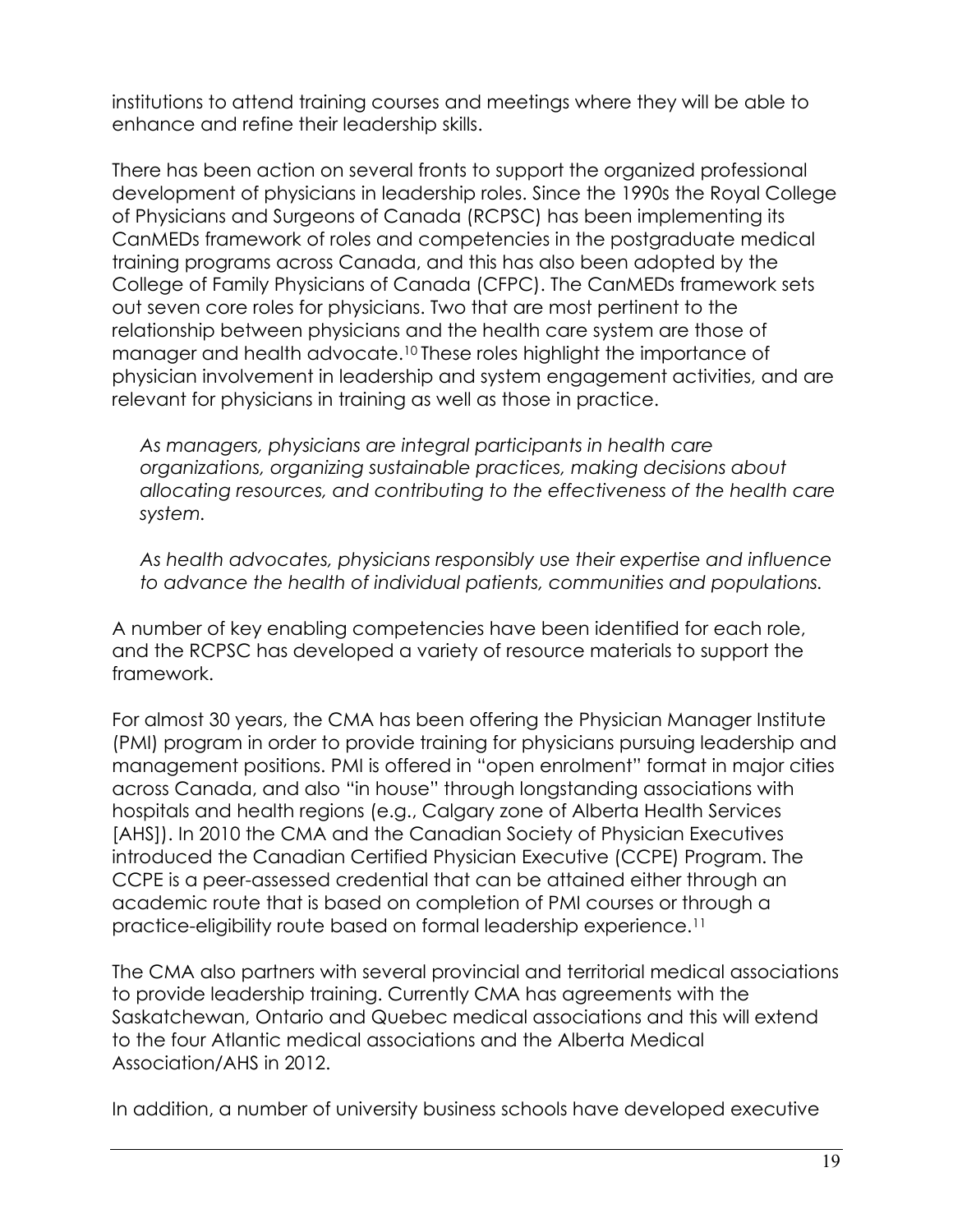program offerings for health leaders. During the past decade, a number of physicians have taken up CEO positions in Canada's major academic health organizations.

Internationally, it has been recognized that physician leadership is critical to the success of efforts to improve health services.<sup>12, 13</sup>

Having well trained and qualified physicians in leadership roles is critical in making sure that physicians continue to play a central role in the transformation of the Canadian health care system. The CMA and its membership unreservedly support our physician colleagues who dedicate their time and energies to these leadership activities and the CMA will continue to play an integral part in supporting and training the physician leaders of the future.

 CANADIAN PHYSICIANS AND OUR HEALTH CARE SYSTEM CONCLUSION: THE CMA'S VISION OF THE NEW PROFESSIONAL RELATIONSHIP BETWEEN

 We have explored the factors that have brought us to this point, as well as the issues that must be examined and addressed to enable us to move forward. It is now time for the physicians of Canada to commit to meaningful participation in the process of transforming our health care system. This can only be achieved through the concerted efforts of all parties, including governments, health authorities, health care facilities, physicians and other health care providers. It will not be easy, and it is not likely that this transformation will take place without commitment and sacrifice on our part.

 role in this critically important process, at this critically important time. Doing so However, now is the time for physicians to demonstrate to their patients, to their colleagues and to society that they are willing to do their share and play their will help them to achieve the CMA's vision of the new professional relationship between Canadian physicians and the health care system.

In this vision:

**Physicians are provided with the leadership tools they need, and the support required, to enable them to participate individually and collectively in discussions on the transformation of Canada's health care system.** 

**Physicians are provided with meaningful opportunities for input at all levels of decision-making, with committed and reliable partners, and are included as valued collaborators in the decision-making process.** 

**Physicians recognize and acknowledge their individual and collective obligations (as one member of the health care team and as members of a**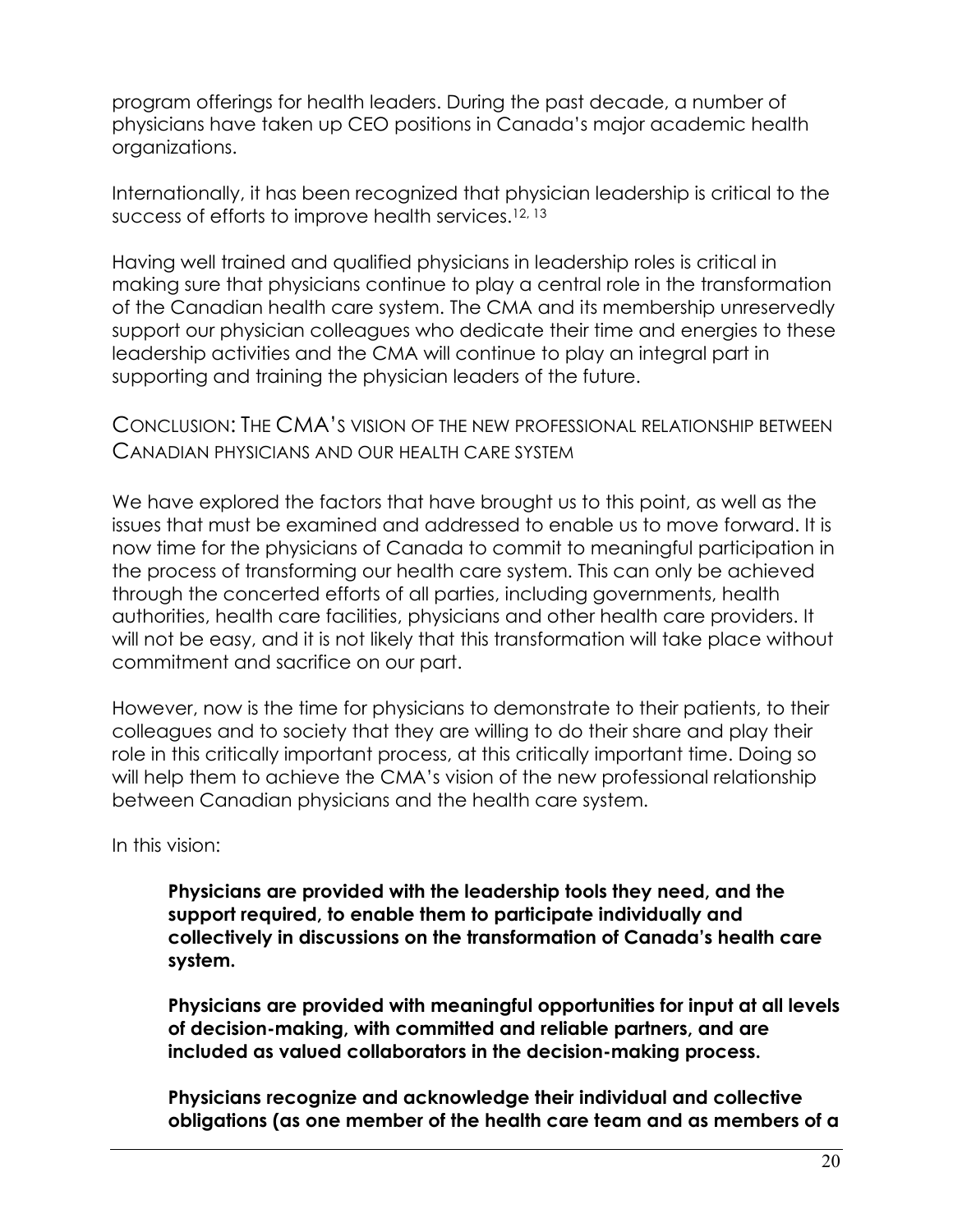**profession) and accountabilities to their patients, to their colleagues and to the health care system and society.** 

**Physicians are able to freely advocate when necessary on behalf of their patients in a way that respects the views of others and is likely to bring about meaningful change that will benefit their patients and the health care system.** 

**Physicians participate on a regular and ongoing basis in well-designed and validated quality improvement initiatives that are educational in nature and will provide them with the feedback and skills they need to optimize patient care and outcomes.** 

**Patient care is team based and interdisciplinary with seamless transition from one care setting to the next and funding and other models are in place to allow physicians and other health care providers to practise within the full scope of their professional activities.**